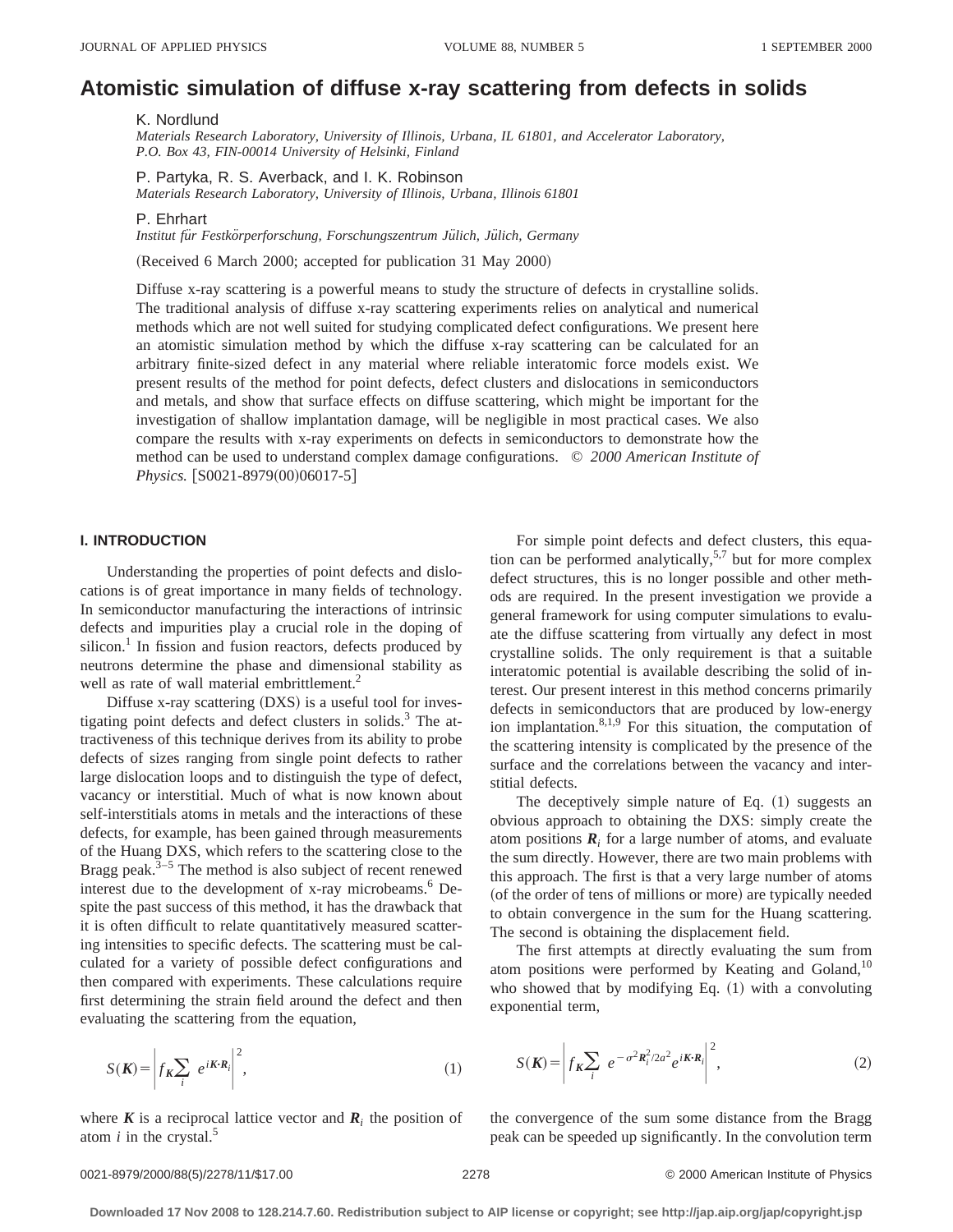$\exp(-\sigma^2 R_i^2/2a^2) R_i$  is the distance to the defect center and *a* the lattice constant. The convolution factor  $\sigma$  has the effect of broadening the Bragg peak, but not affecting the DXS a distance proportional to  $\sigma/a$  in reciprocal space from the Bragg peak. Ehrhart *et al.* have used ''hybrid'' schemes where some, but not all, atom positions surrounding a defect have been used in the summation, combined with analytical averaging schemes to take care of the scattering contribution from missing atoms. $^{11}$  But because of its computational cost, and the fact that no good general methods for evaluating the atomic-level strain field existed, the direct summation method largely has fallen out of use.

Two recent developments, however, revive interest in the direct summation method. First, improvements in classical many-body interatomic potentials have made reliable calculations of strain possible in many materials, as these potentials can reproduce all first-order elastic constants and many defect properties.<sup>12,13</sup> Second, the vast increases in computer processor and memory capacity have made it possible to treat atomic interactions in systems consisting of millions of atoms.

Hence a combination of the old direct summation method (with greatly enhanced computational ability) with modern interatomic potentials for realistic simulations of possible defect structures opens up the possibility to calculate the x-ray scattering from even very complex atom configurations.

In this work, we present our fully atomistic direct summation method for calculating the DXS from defects in solids, and present simulation results for a wide range of defects in different configurations, with an emphasis on cases which are difficult or impossible to study with the classical analysis tools. Although some aspects of our simulation method have been discussed in preliminary form,  $14-16$  neither a complete presentation of the method and nor discussion of the simulation results has been presented before.

This article is organized as follows: In the next section, we present our two varieties of the simulation method. In Sec. III we present DXS simulation results for various defects configurations in the bulk, and in the following section we discuss how the presence of a surface affects the DXS from defects. Finally, in Sec. V we discuss some implications of our results for the analysis of DXS measurements.

## **II. SIMULATION METHOD**

#### **A. Large-sphere approach**

We have used two approaches for calculating the DXS: a simple, brute-force, ''large-sphere'' approach, and an extrapolation method. These differ in the way the displacement field is obtained. The large-sphere method is presented in this subsection and the extrapolation method is summarized in the next. To make the presentation of the method concrete, we provide numerical examples from our studies on Si, Ge and FCC metals like Cu.

The basic idea of our methods is to obtain the coordinates of the displaced atoms surrounding a defect, and then directly evaluate Eq.  $(2)$ . The number of atoms needed depends on many factors, but the most important is simply



FIG. 1. Shape of strain field around a 100 dumbbell in Cu. The ''axis'' of the dumbbell was oriented along the [100] direction. The plots show the displacement in a 1 unit cell thick slice centered at the defect. The hollow circles denote the initial positions of the atoms, and the filled ones the final positions. The lines connect the initial and final position of each atom. To make the shape of the strain field better visible, the atom displacements were multiplied by a factor of  $0.5r^2$ , where *r* is the distance to the center of the defect. Note that some neighboring atoms lying along the  $[100]$  direction relax inwards.

where in reciprocal space the scattering is of interest. For scattering between the Bragg peaks, it is possible to use a large value of  $\sigma$  (typically  $\sim$  0.2), in which case the number of atoms can be kept small (of the order of one million). On the other hand, for Huang scattering, the value of  $\sigma$  must be reduced, and the number of atoms correspondingly increased. In the large-sphere approach we have included as many as 20 million atoms, while in the extrapolation method we have employed up to several hundreds of millions.

Except for the surface calculations presented in Sec. IV, we normally surround the defect by a large sphere of atoms, with the center of the defect at the center of the sphere. This geometry introduces possible complications from relaxation or truncation at the outer surface of the sphere, but because of the term  $\exp(-\sigma^2 \mathbf{R}_i^2 / 2a^2)$  in Eq. (2), such surface effects become negligible and have not been a problem in our simulations.

The atomic displacements surrounding the defect, are obtained by minimizing the potential energy of the system using an appropriate classical interatomic force model. A typical resulting displacement field is illustrated in Fig. 1. Specifically, we have used the well-tested Stillinger–Weber<sup>17</sup> and Tersoff<sup>18,19</sup> interatomic force models for Si and Ge, and embedded-atom method (EAM) models for FCC metals.<sup>20,12</sup> A reassuring finding for the two models for Si and Ge is that despite their very different functional forms, and different physical properties used in fitting them, $^{13}$  they yield essentially the same scattering intensities. This behavior was found for a variety of defects in the two materials. All interatomic potentials used reproduce the elas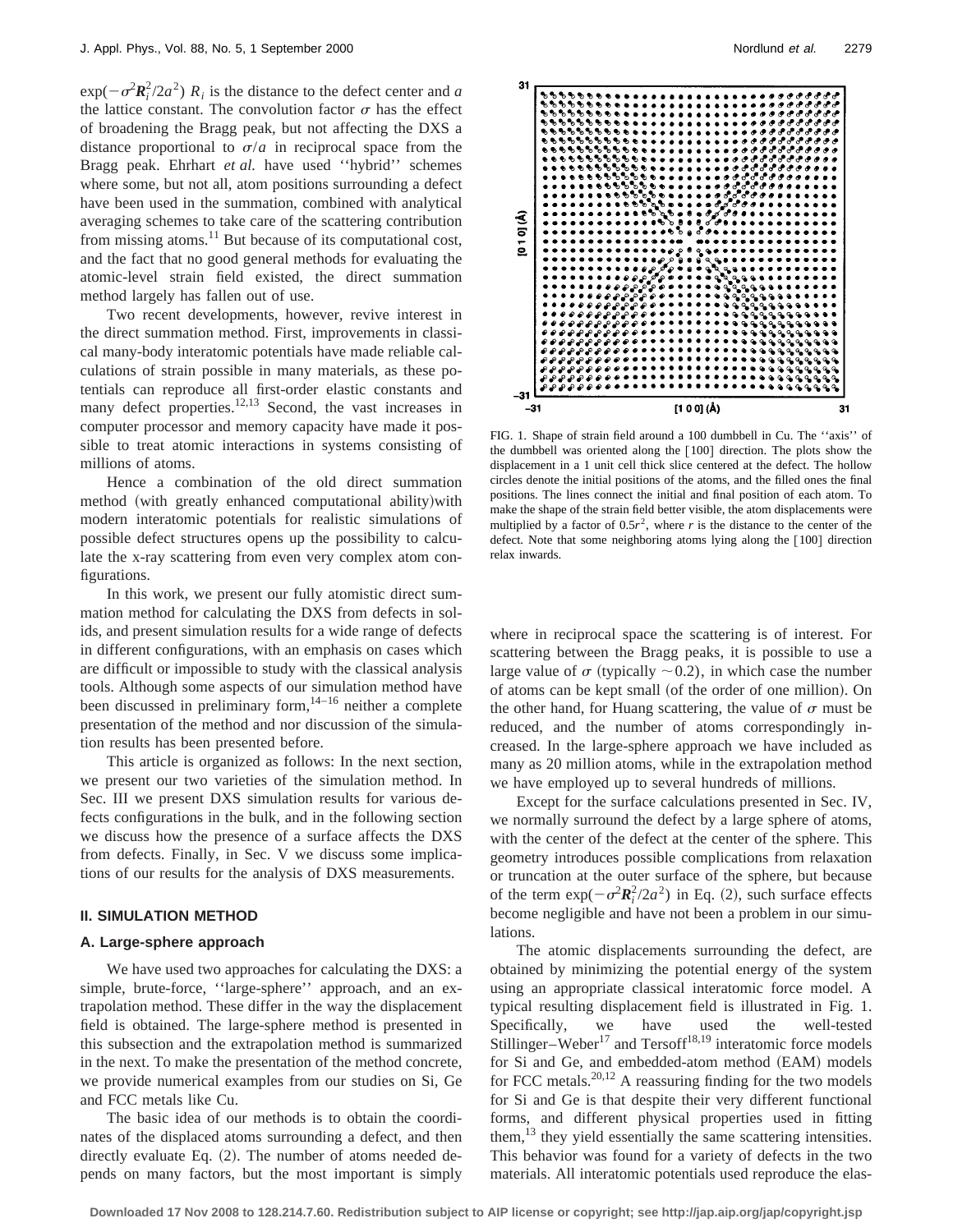tic constants for cubic systems to within  $\sim$ 10%, and give reasonable surface properties.<sup>13,12</sup>

We note that the strain field far from the defect could also be calculated using finite element modeling (FEM). An atomistic approach would still be necessary close to the defect, however, and so a procedure to seamlessly combine the two method would be necessary. Although this is now possible, $^{21}$  nearly all problems of interest can be solved with the completely atomistic approach and we opted for this algorithmic simplicity in our calculations.

It was implied in the above that the displacement field of the defect derives directly from our classical interatomic potentials. The EAM models are known to describe a wide variety of defect properties in metals well, $12,22,23$  and the direct procedure was, for them, indeed employed. In semiconductors, however, the charge state of a defect can play a large role in its structure,  $24-26$  and classical interatomic force models can in some cases fail miserably in describing even the structure of a defect. To deal with such cases, we use the atom coordinates obtained from an *ab initio* quantum mechanical simulation and fix the coordinates of the atoms which are part of or immediately adjacent to the defect, and thus incorporate them in the strain calculation. The classical potential is then employed for relaxation of atoms surrounding this region.

Once the potential energy minimum has been found (with the method described in Sec. II C below), the diffuse x-ray scattering is obtained by straightforward summation using Eq.  $(2)$ . For comparison with experiment, the additional step of averaging the scattering intensities over all equivalent orientations of the defect in the lattice must be performed. In practice, the number of averaging directions can be substantially reduced by taking account of symmetries of the defect and scanning direction in reciprocal space.<sup>27</sup> For instance, in a scan along  $[100]$  in reciprocal space through a  $(400)$  Bragg peak, the reciprocal lattice vector  $K=(h,k,l)$  has only an *h* component, whence all permutations of atom coordinates involving only the *y* and *z* coordinates will be equivalent.

The large-sphere approach is mainly limited by available computer memory. The approach described in the next section greatly reduces the memory requirement.

#### **B. Extrapolation approach**

A far larger number of atoms can be employed in the calculation of the DXS by introducing an extrapolation procedure to obtain the atomic displacements far from the defect, and using the directly calculated displacements closer in. The two different regimes must then be smoothed to prevent artificial boundary effects. The calculation procedure is fairly complicated and involves several different atom cells. We summarize the central features of this method here; a detailed description can be found in Ref. 15.

The calculation starts with the defect in a small cubic defect cell. In the first stage of the calculation process, a spherical defect cell is created by surrounding the cubic cell atoms with atoms at perfect lattice positions out to a radius *RSD* . This spherical shell is relaxed to its energy minimum using the relaxation procedure described below. Typically we use a sphere with a radius of the order of 100–150 Å.

Displacements of the atoms outside the spherical cell are obtained by assuming that they fall off as  $1/R_i^2$ , a basic tenet of elasticity theory for bulk defects.5 The angular distribution of the atom displacements is obtained by comparison with another spherical cell containing perfect atom positions and the same surface relaxation as the defect cell. This distribution is then used to obtain the displacements of atoms outside the radius  $R_{SD}$ . A lattice matching process<sup>15</sup> is used to ensure that the displacements are continuous at the interface at the radius  $R_{SD}$ .

The diffuse scattering is finally calculated using Eq.  $(2)$ using real atom coordinates inside  $R_{SD}$  and by creating extrapolated atom coordinates from the angular distribution outside this radius. Since the extrapolation approach needs to store the positions of only a few hundred thousands of atoms at a time, computer memory capacity is not a serious limitation. In principle the approach can be used to obtain the DXS scattering arbitrarily close to the Bragg peak, but since approaching the Bragg peak requires the (temporary) creation of ever greater number of atoms, the processor CPU speed becomes the limiting factor. We note, however, that the averaging scheme used by Ehrhart *et al.*<sup>11</sup> could be used to circumvent this limitation.

#### **C. Atom relaxation**

The problem of finding the strain field surrounding a defect essentially requires finding the closest local potential energy minimum of the system of atoms consisting of the defect atoms and its surroundings. To achieve this efficiently, we use either the conventional conjugate gradient (CG) method described in Ref. 28, or a modification of it. In the standard method, every iteration downward in potential energy first checks that a minimum exists in the direction of the atom's movement; it then uses a harmonic approximation of the potential energy hypersurface to move closer to this minimum. This approach requires about ten potential energy evaluations per iteration step.

In tests of the standard CG method for our systems of atoms we found that the line minimization step size,  $^{28}$   $\lambda$ , is almost equal throughout most of the iteration sequence. Furthermore, in the problem at hand it is very plausible that a minimum always exists in the next conjugate direction. Using these observations, we devised an ''adaptive conjugate gradient" (ACG) method, in which the atoms are moved forward by an amount  $\lambda$  in the next conjugate direction, without any bracketing of the potential energy minimum. If this move leads to a decrease in potential energy,  $\lambda$  is slightly increased before the next step, and the process is repeated. If the move leads to an increase in potential energy, the atoms are moved back to their previous positions,  $\lambda$  is decreased by a factor of 2, and a new move is attempted. In the ACG method, only slightly more than 1 (typically  $1.1-$ 1.2) potential evaluations are on average needed per iteration step. On the other hand, since the ACG method does not follow the "optimal" path of conjugate directions,  $28 \sim 3$ times more iterations than in the CG method are typically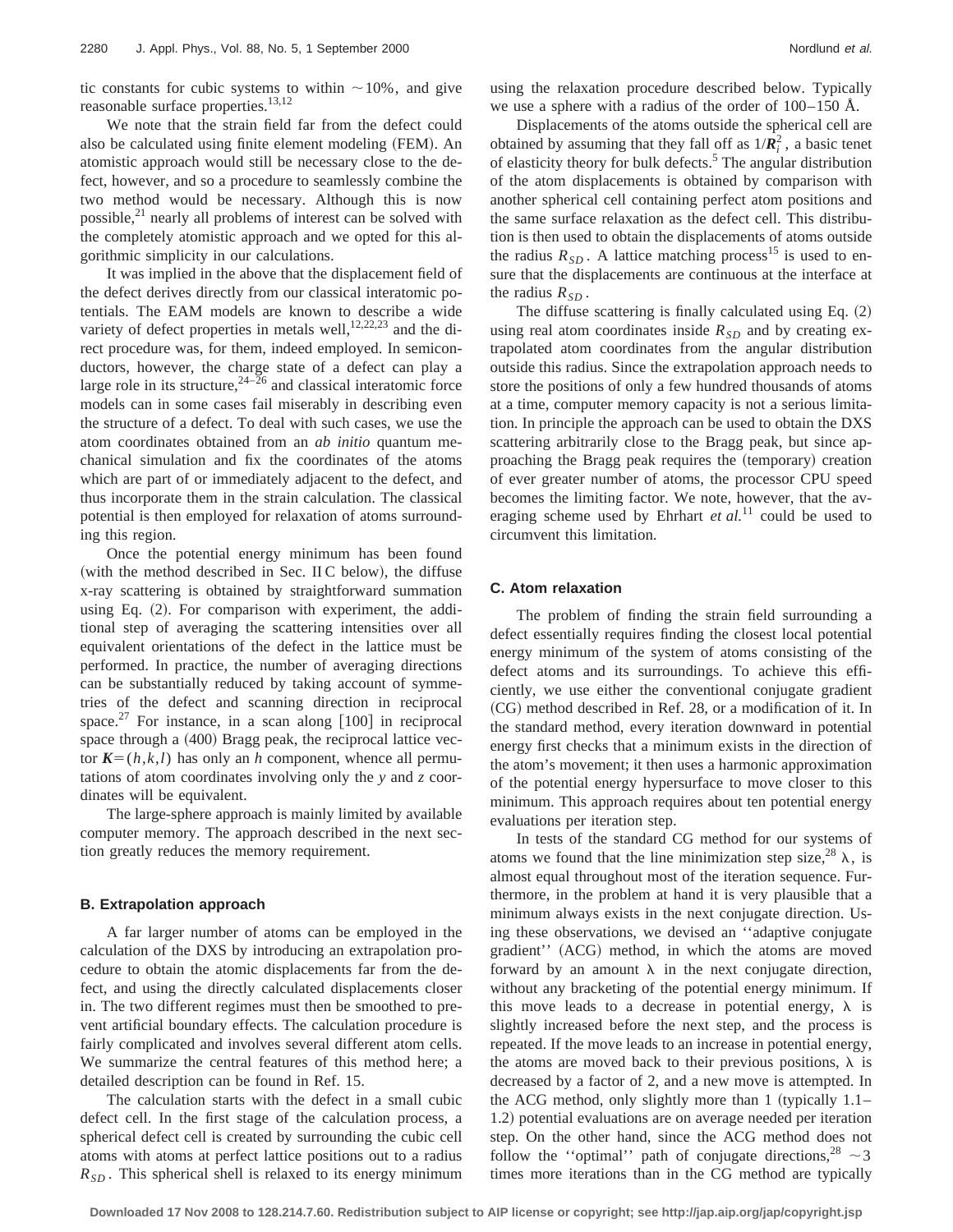needed. Thus the overall speedup is typically about a factor of 3.

Comparisons of the two relaxation schemes have shown that for defect configurations which are initially close to equilibrium, the two methods give essentially identical results. We note, however, that the ACG method may not be faster or even reliable in systems starting far from the local energy minimum. Since the changes in energy associated with the long-range strain fields are very small, we usually carry out the iterations to a precision of  $10^{-10} - 10^{-15}$  in the potential energy.

For the practical evaluation of the forces, we use a combined link-cell and neighbor-list to find the nearest neighbors of each atom efficiently.29

To obtain the relaxation volume<sup>30</sup> of defects, we embedded the defects in a cubic simulation cell with periodic boundaries, and used a molecular dynamics pressure relaxation scheme $31$  to relax the cell to zero pressure, independently in each dimension. Comparison of the relaxed cell volume with that of a perfect simulation cell gives the relaxation volume.

## **III. DEFECTS IN THE BULK**

In this section we present a few of our most important results for defects in the bulk, and in the discussion  $(Sec. V)$ we will demonstrate how they can be used to understand experimental results. We emphasize that as most of the defects treated here are described by classical potentials, their exact properties are not necessarily realistic in themselves. In particular, the configurations calculated for the small vacancy and interstitial clusters in Si have not been verified experimentally, however, they are still adequate for our purpose of examining how increasing defect size and relaxation volume affect the diffuse scattering line shapes.

In the following presentation of our simulation results, we do not distinguish between results obtained with the CG or ACG methods, or with the large-sphere or extrapolation scheme, as these have been found to give essentially identical results. Unless otherwise noted, the defect atoms have been described by the classical interatomic potential used for the strain field evaluation. All the results for defects in the bulk are averaged over all equivalent defect orientations. The scans shown are over  $(511)$ ,  $(400)$  or  $(220)$  Bragg peaks, since they are commonly used in experiments. Although the results for different Bragg peaks for a given defect do usually differ somewhat, the qualitative features and trends discussed here are usually independent of the choice of the peak.

## **A. FCC interstitial**

The determination of the structure of the FCC interstitial is a major success of diffuse x-ray scattering, which was achieved in the early 1970s. The shape of the scattering arising from different interstitial configurations was predicted theoretically, and subsequent experiments showed that the interstitial has the split  $\langle 100 \rangle$  dumbbell structure, at least in Al and Cu.<sup>32,33</sup>

As a test of our model, we calculated the DXS for the interstitial in Cu, since it is well described by our EAM models.<sup>22</sup> Figure 2 compares the resulting scattering pattern



FIG. 2. Simulated iso-intensity curve of the symmetric (Huang) part of the diffuse scattering pattern for a dumbbell interstitial in Cu around the (400) Bragg peak. The inset shows the same scattering pattern predicted from analytical calculations (see Ref. 5) for an isotropic interstitial in Cu.

with the theoretical prediction of Dederichs<sup>5</sup> for a  $[400]$ reflection.<sup>34</sup> Figure 2 shows that the two calculations indeed agree very well; not only the dominating ''bow-tie'' shape along  $[100]$ , but also the weak secondary maxima close to  $[010]$  are reproduced by our simulations. We also successfully reproduced the isointensity curves around the  $[110]$  and  $[111]$  reflections shown in Fig. 1 of Ref. 5.

The small difference of the contours seen in the shapes in Fig. 2 is due to the fact that the theory used by Dederichs only includes nearest-neighbor forces, whereas the EAM model also includes interactions farther out. A calculation of the Kanzaki forces giving rise to the dipole tensor showed that the interactions farther than the nearest-neighbor shell contribute about 30% to the total interaction energy. Especially the role of the two second-nearest-neighbor atoms lying along the dumbbell  $\lceil 100 \rceil$  axis direction is interesting: these atoms actually relax slightly inwards  $(cf. Fig. 1)$  due to their interaction with the strongly upward-displaced nearestneighbor atoms.

## **B. Single defects in Si and Ge**

The structure and properties of small defects in semiconductors is of great current interest owing to their importance for ion implantation.<sup>1</sup> At present these properties are not well known. DXS methods could in principle be used to determine the structure of these defects. Some success has indeed been achieved at determining for instance the average distance between interstitials and vacancies in Frenkel pairs produced by electron irradiation, $35$  and size estimates for interstitial and vacancy clusters, $6$  but difficulties in predicting the scattering line shape in the diamond crystal structure have made it difficult to analyze more complex defects typical of ion implantation. We have calculated DXS line-shapes and spacemaps for a wide selection of defects in Si and Ge.

We first calculated the scattering from a single vacancy and dumbbell interstitial to check how well it conforms with the analytical prediction. In our Stillinger–Weber model, the vacancy and interstitial have relaxation volumes of  $-1.5$  and  $+1.5$  atomic volumes, respectively. These values are probably somewhat too large,  $36$  but as they are nearly equal in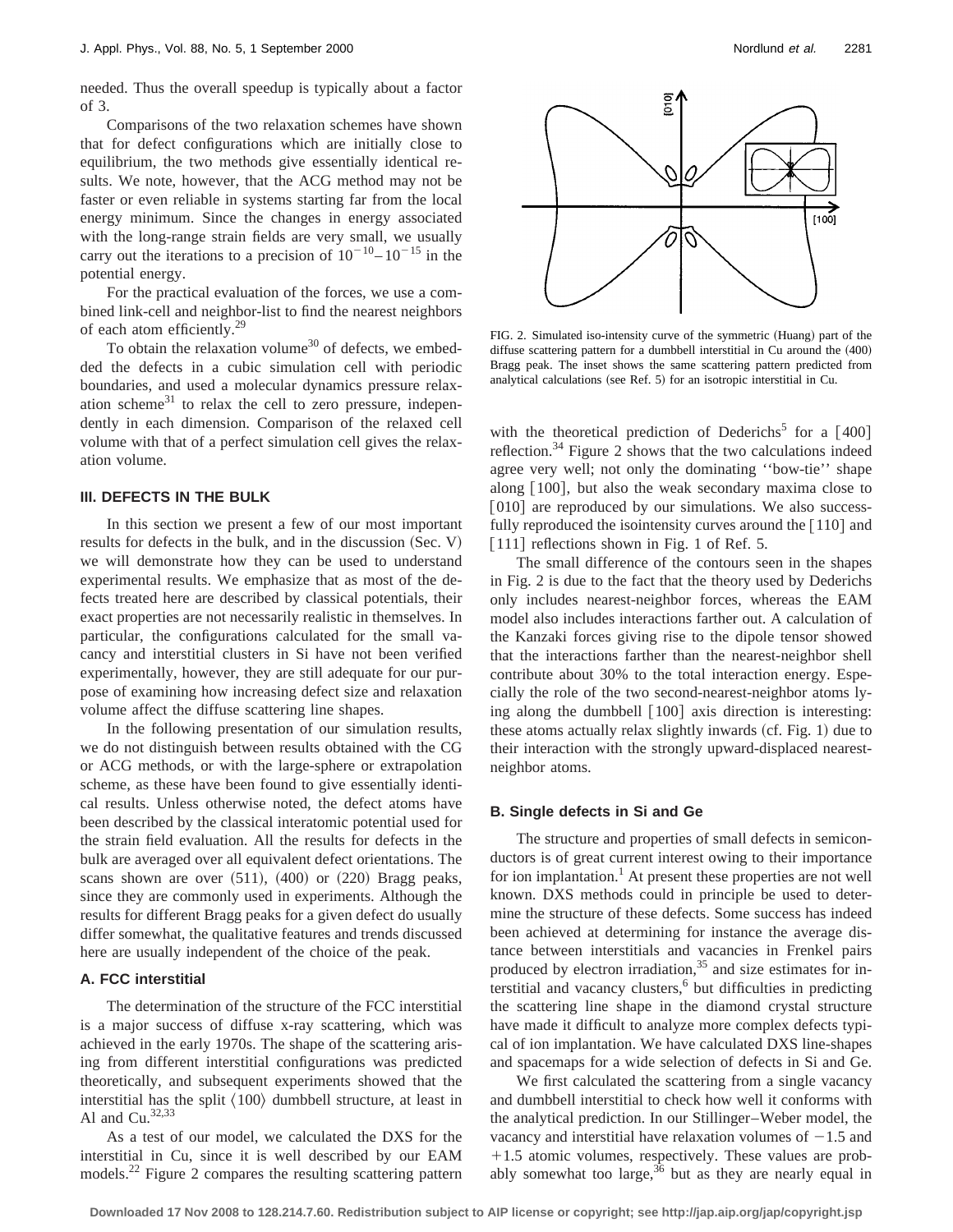

FIG. 3. Diffuse scattering of a vacancy (v) and  $\langle 110 \rangle$  dumbbell interstitial (i) in Si. The scattering is plotted in units of  $Sq^2$  vs *q*, where *S* is the scattering intensity and *q* the distance in reciprocal space to the Bragg peak *G*. The Bragg peak is left out of the figure, and the scattering lineshape of both defects interpolated in the middle to guide the eye.

absolute value the qualitative comparison of the vacancy and interstitial scattering is still relevant. The results are shown in Fig. 3 as a function of *q*, where *q* is the distance in reciprocal space to the Bragg peak **G**. We plot the results in units of  $Sq^2$ , which has proved to be a convenient way to see deviations from  $1/q^2$  behavior. As expected<sup>5</sup> the vacancy has strong scattering at negative *q*, and the interstitial at positive *q*. We also verified that the symmetric part of the scattering, i.e., the average over the positive and negative sides, has an almost constant  $1/q^2$  dependence close to the Bragg peak, as predicted for Huang scattering.5,4

Thus the results for a simple interstitial and vacancy conform to the classical theory. The use of atomistic simulations does have the advantage that it can also treat more complicated defect structures. Electron paramagnetic resonance (EPR) experiments and recent DFT calculations show that even the structure of the vacancy in Si and Ge can be quite complex for some charge states of the defect.<sup>24–26,37</sup> The atomistic simulations can be used to obtain the DXS from these defects by incorporating fixed DFT atom positions surrounding the defect into the simulations. To demonstrate that this method could, at least in principle, be used to determine the structure of vacancies in semiconductors we have calculated the DXS from different structures of the vacancy in Ge with different symmetries. The coordinates of the atoms surrounding the vacancy were obtained from DFT simulations.<sup>37</sup> The results are illustrated for three different symmetries of the defect in Fig. 4. It is clear that the symmetry of the scattering profile decreases with decreasing symmetry of the defect. The scattering of the tetrahedrally symmetric defect [Fig.  $4(a)$ ] has the familiar figure ''8'' shape expected for tetrahedrally symmetric defects.<sup>3</sup> The defects with lower-symmetry have quite different scattering patterns.



FIG. 4. Diffuse scattering iso-intensity curves around the (220) Bragg peak for three different vacancy structures in Ge.  $(a)$  shows the scattering for a vacancy with tetrahedral  $(T_d)$  symmetry, i.e., all four atoms surrounding the vacancy relaxing inwards toward it; (b) shows one with  $D_{2d}$  symmetry, i.e., two bonded atom pairs forming symmetrically on both sides of the vacancy; and (c) shows a lower-symmetry structure characteristic of negatively charged vacancies.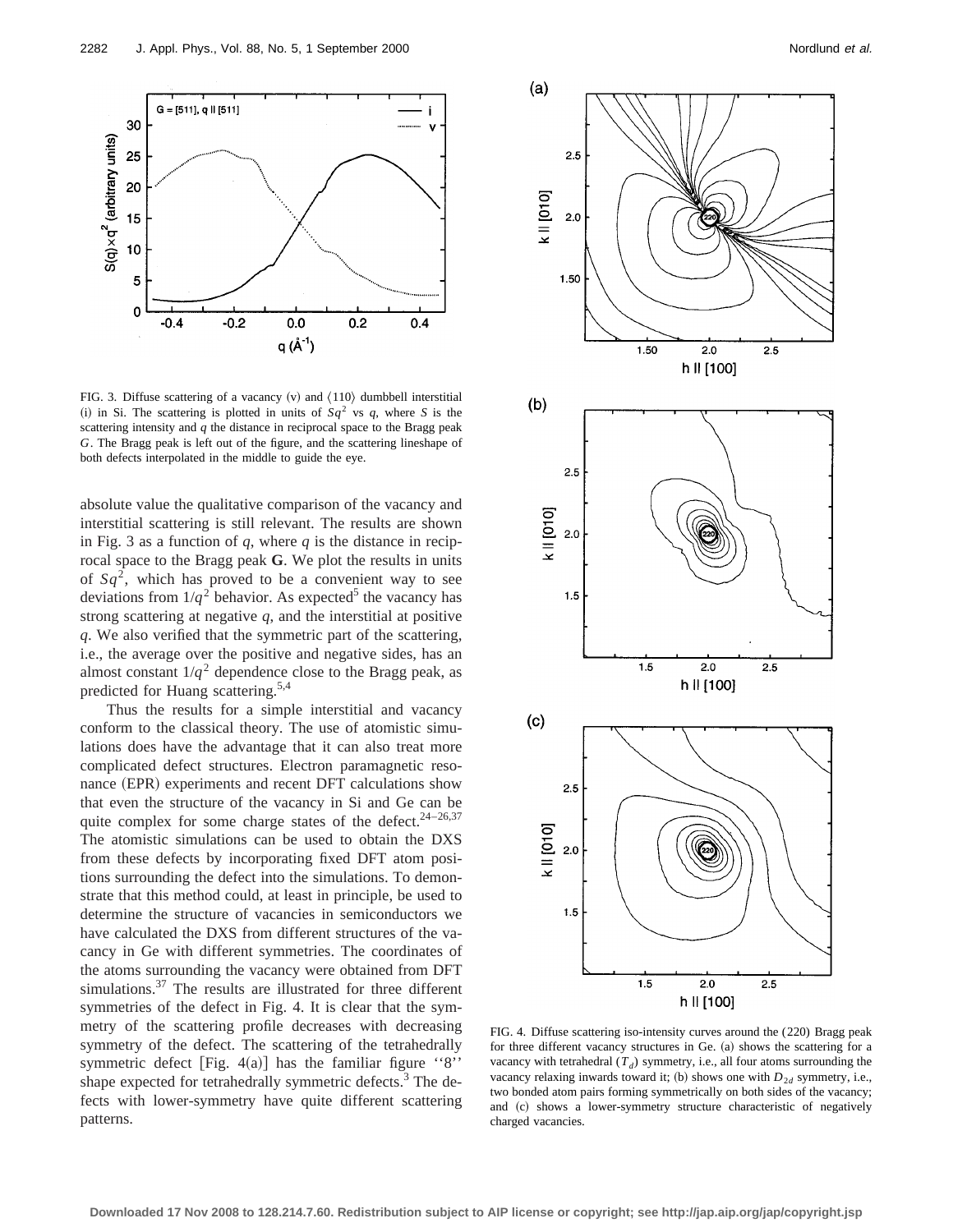

FIG. 5. Simulated diffuse scattering for three vacancy clusters  $v_j$  in Si, where *j* denotes the number of vacancies in the cluster. The Bragg peak has been left out of the figure. The locations of the maxima on the negative side are indicated by tiny vertical lines. The relaxation volumes of the mono-, triand pentavacancy used here are  $-1.5$ ,  $-3.2$  and  $-5.3$  atomic volumes, respectively.

## **C. Defect clusters**

The classical theory of x-ray scattering $\delta$  predicts that the scattering intensity from defect clusters along radial scans will have a  $1/q^2$  dependence close to the Bragg peak (Huang scattering), and a  $1/q<sup>4</sup>$  behavior far from it (Stokes–Wilson approximation). For small, very dense defect clusters in Cu we do observe this behavior, although the  $1/q<sup>4</sup>$  region is fairly narrow. For small clusters in Si, regions with welldefined  $q^{-2}$  and  $q^{-4}$  dependencies are not observed. The likely reason is that in the open crystal structure of Si it is difficult to create a dense defect with a large relaxation volume. By plotting the scattering intensities as  $Sq^2$  plots, however, the size of the defect cluster can be obtained by locating the value of *q* where the scattering is a maximum, as now illustrated.



FIG. 6. Simulated diffuse scattering for three interstitials clusters  $i_j$  in Si, where *j* denotes the number of extra atoms in the cluster. The Bragg peak has been left out of the figure. The locations of the maxima on the positive side are indicated by tiny vertical lines. The relaxation volumes of the mono-, di- and tetrainterstitial used here are  $+1.5$ ,  $+2.6$  and  $+4.3$  atomic volumes, respectively.



FIG. 7. Simulated diffuse scattering for a few amorphous clusters in Si. The ''4 keV Au *a*-Si'' indicates damage produced in a collision cascade induced by a 4 keV Au recoil in Si modeled by the Stillinger–Weber potential, and the two other labels amorphous Si with about 250 and 500 atoms with the experimental density of *a*-Si.

We calculated the DXS for a number of vacancy and interstitial clusters in Si. The defect configurations were created simply by adding or removing a few atoms in a small region of a crystal, and then relaxing the structure by a short molecular dynamics simulation at 300–600 K and subsequent quench to 0 K. DXS calculations of radial scans from vacancy clusters are shown in Fig. 5. We see that the scattering intensities from vacancy clusters are stronger on the negative side of the Bragg peak, as expected. $5$  The locations of the maxima at negative  $q$  in this  $Sq^2$  plot are proportional to the defect size; the larger the defect relaxation volume, the closer the maximum is to the Bragg peak located at  $q=0$ . Also, the decrease of the scattering beyond the maximum is more rapid for larger defects, corresponding to *q* exponents  $<-2$ , as predicted by theory for defect clusters.

The scattering from interstitial clusters is illustrated in Fig. 6. The shape of the scattering is qualitatively a mirror image of that for vacancy clusters. The scattering is stronger on the positive side, and the maxima shift toward the Bragg peak with increasing defect size. Similar behavior was seen for larger interstitial and vacancy clusters as well, up to clusters containing 64 defects (with relaxation volumes of roughly 50 atomic volumes). The integrated diffuse scattering was proportional to the square of the relaxation volume of the defect, as expected.<sup>5</sup>

Other defect agglomerates, such as amorphous zones and damage produced by collision cascades, exhibited similar behavior. Damage with a positive or negative relaxation volumes had stronger scattering at positive or negative q, respectively. Large amorphous zones produced sharp and distinct peaks in the scattering close to the Bragg peak. Some results are illustrated in Fig. 7. The ''4 keV Au'' is the damage produced by a 4 keV Au recoil in Si. The defect zone, which appears to be amorphous, contains about 900 atoms and has a relaxation volume of  $-30 \Omega$ , where  $\Omega$  is the atomic volume. Whether the Stillinger–Weber (S-W) potential describes Si amorphized by implantation adequately is questionable, since it has been reported that amorphous Si is

**Downloaded 17 Nov 2008 to 128.214.7.60. Redistribution subject to AIP license or copyright; see http://jap.aip.org/jap/copyright.jsp**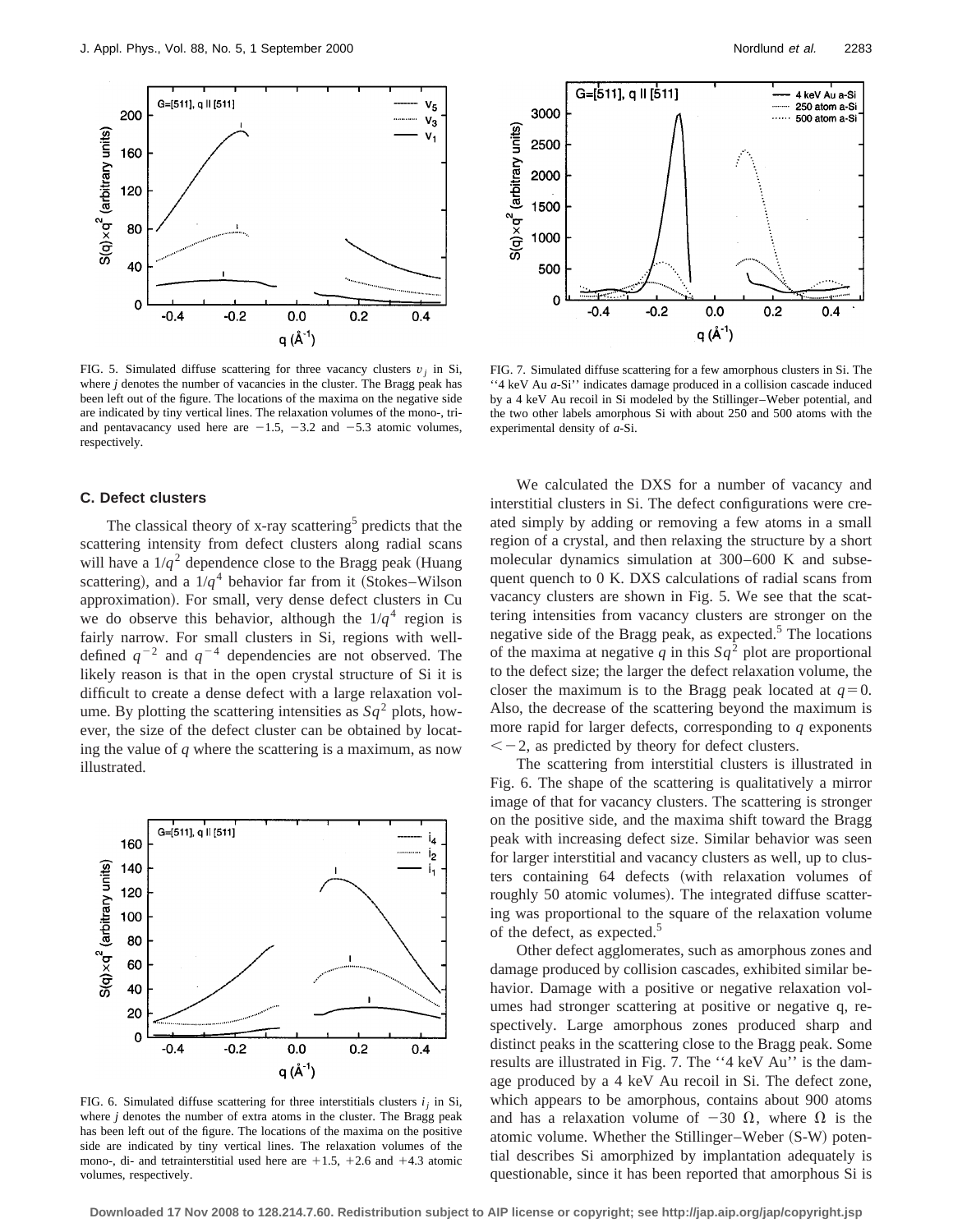

FIG. 8. Simulated diffuse scattering for four Frenkel pairs in Si. The Frenkel pairs are labeled with the separation between the interstitial and vacancy that form the pair. The relaxation volumes of all pairs are close to zero.

slightly less dense than crystalline  $Si$ ,  $38$  whereas the S-W potential predicts a slightly larger density. To account for the possible error in the density, we also created *a*-Si spheres with relaxation volumes corresponding to the experimental density  $(1.8\%$  less than that of  $c-Si^{38}$  simply by adding a few atoms into the *a*-Si zone. The *a*-Si spheres where relaxed with a short constant-temperature simulation before the DXS calculations. For the spheres shown in Fig. 7 the 250 atom *a*-Si zone has a relaxation volume of  $+5.1 \Omega$  and the 500 atom cluster one of  $+10.7 \Omega$ . This shows that amorphous Si inclusions produced, e.g., by ion or neutron irradiation can be expected to produce a large DXS signal, unless the strain surrounding them is otherwise relieved.

## **D. Defect pairs and correlation effects**

The most common way of introducing defects into solids is by electron and ion irradiation, which usually produce Frenkel pairs as the initial state of damage. Hence understanding the DXS line shape from Frenkel pairs is also of great interest. We have calculated the scattering from several Frenkel pairs in Si with different separations between the interstitial and vacancy. The Stillinger–Weber interatomic potential gives about the correct structure for both the  $[110]$ dumbbell interstitial $39,40$  and the tetrahedral vacancy in Si. Most importantly, it gives relaxation volumes for these two defects which, in agreement with experiments, cancel almost exactly, $4^{1,42}$  making it well suited for this study.

The results are shown in Fig. 8. The pairs are listed as a function of the separation between the interstitial and vacancy forming the pair. The scattering decreases close to the Bragg peak due to the cancellation of relaxation volumes and correlation effects between the interstitial and vacancy.<sup>36</sup>

Analysis of the data shows that the separation between the peaks on the negative and positive side is inversely proportional to the distance between the vacancy and interstitial — the defect with a separation of 19 Å has both peaks close to the Bragg peak, whereas one of the peaks of the 5 Å pair extends outside the figure. Furthermore, comparison of the scattering calculated for different Bragg peaks showed that



FIG. 9. Diffuse scattering of an octa-vacancy  $(v_8)$  and octa-interstitial  $(i_8)$ in Si, and a defect consisting of both the  $v_8$  and  $i_8$  separated by 25 Å. The Bragg peak is left out of the figure, and the scattering lineshape of the single clusters interpolated in the middle to guide the eye. The relaxation volumes of the  $i_8$ ,  $v_8$  and combined  $i_8 v_8$  defects used here are  $+8.0, -4.0$  and  $+4.0$ atomic volumes, respectively.

the separation between the peaks is about the same in units of *q*. This enables a determination of the average separation between the vacancy and interstitial that form the pair, as suggested by Ehrhart, who used a simple superposition model of spherical defects to obtain the displacement fields.36 The advantage of using an atomistic scheme is that as interatomic potentials and quantum mechanical force models are developed further, they can be expected to give increasingly accurate and detailed results.

To further illustrate the correlation effects, we calculated the DXS from an eight-interstitial and eight-vacancy cluster both separately and after placing the two defects in the same simulation cell, separated by 25 Å. The result is shown in Fig. 9. The single defect clusters have maxima either on the positive or negative side of the Bragg peak, as expected from Sec. III C, and a smooth behavior at the Bragg peak. For the combined cluster, however, the scattering pattern decreases close to the Bragg peak at both positive and negative *q*, again illustrating the correlation effects.

## **E. Dislocation loops**

The scattering expected from perfect and partial dislocation loops in FCC metals is relatively well understood due to the calculations of Ehrhart, Trinkaus and Larson.<sup>11</sup> Since the diamond lattice can be viewed as two interpenetrating FCC lattices, and the dislocation properties in the two lattice types are in many respects similar, $43$  it may seem reasonable to assume that the DXS from dislocations in Si would be similar to that in FCC metals. On the other hand, there are obvious differences between the materials, the most important of which is the nature of the covalent bonding in Si, leading to a more open crystal structure.

To test whether it is reasonable to assume a similarity between the diamond and FCC structures, we have simulated the DXS from extrinsic stacking faults in Si. In FCC metals, the scattering pattern from a bound extrinsic stacking fault has a very distinct shape, with scattering ''streaks'' in recip-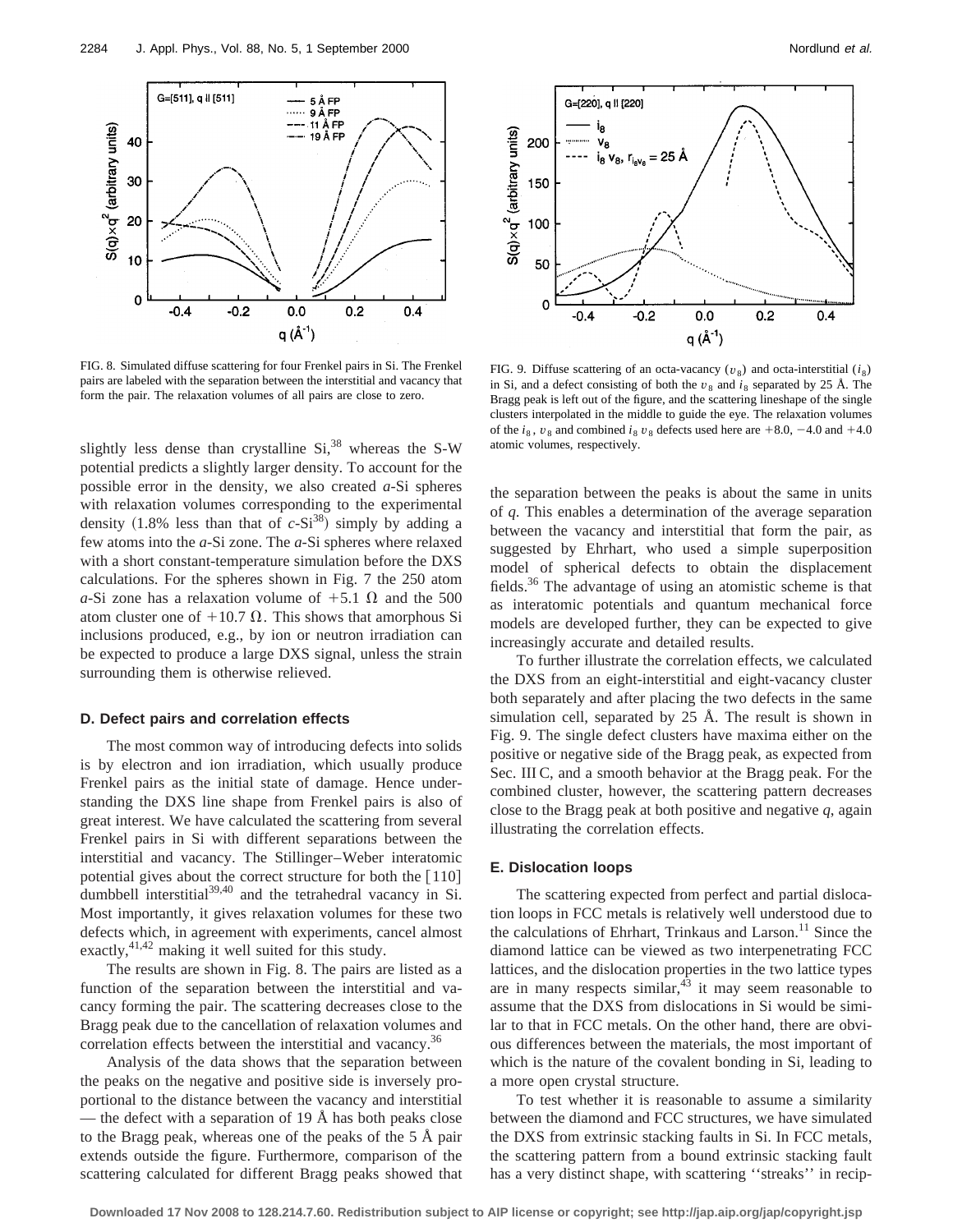

FIG. 10. Simulated DXS pattern from a stacking fault formed by about 1000 interstitial atoms in Si. (a) Scattering on the positive  $q_{001}$  side of the Bragg peak.  $q_{110}$  indicates the distance from the  $(220)$  Bragg peak in reciprocal space along the 110 direction and  $q_{001}$  in the vertical 001 direction. (b) Shape of the  $\langle 111 \rangle$  streak emanating from the  $(220)$  peak for three stacking faults with different numbers of interstitial atoms  $N_i$ . The iso-intensity curves have been chosen so that their maxima along  $\langle 111 \rangle$  coincide.

rocal space extending all the way from one Bragg peak to another.<sup>11</sup> Our result is shown in Fig. 10 for the scattering around the  $(220)$  Bragg peak. The scattering streaks are very similar to those in FCC metals, showing that at least in this case the x-ray scattering is similar in the two crystal structures. The location of the nodal minima in the scattering, however, are not the same as for the FCC stacking faults.

The advantage of using the atomistic simulation to study DXS from loops is that it is straightforward to study size effects, such as, for instance, determining at what size a stacking fault gives rise to a streak pattern. The inset in Fig. 10 shows how the streak pattern emerges as the size of the stacking fault grows. The streak pattern becomes visible for stacking faults with between 100 and 200 atoms in the stacking fault (double) plane. $43$  Additional details of these simulations, and a comparison with experiments, will be given elsewhere.<sup>44</sup>

We also calculated the scattering pattern of a stacking fault tetrahedron (SFT) in Cu, i.e., a perfect tetrahedron formed by four triangular vacancy-type stacking fault loops lying on intersecting  $\{111\}$  crystal planes.<sup>43,45</sup> These defects are of great interest for understanding fission and fusion reactor wall material embrittlement by neutrons produced in the reactor. $45,46,2$  Due to their nature of several intersecting stacking fault planes, and since the SFTs formed during irradiation are commonly only a few nm in size, calculating the DXS lineshape from an SFT could be quite difficult with



FIG. 11. X-ray scattering pattern from a stacking fault tetrahedron in Cu, in the plane spanned by the  $[110]$  and  $[001]$  crystal directions. The scattering in the streaks starts to increase at the outer edges of the figure because they start to approach other Bragg peaks.

analytical methods. On the other hand, we have recently found that the Cu EAM models give a good description of  $SFTs.<sup>23</sup>$ 

Our result for the x-ray iso-intensity contours for an SFT with a side length of 10 nearest-neighbor distances (containing 55 vacancies) is shown in Fig. 11. Overall, the streak shape of the scattering resembles that from stacking faults (see Fig. 10 and Ref. 11). There are differences, however. Because of the vacancylike nature of the SFT, no points of vanishing intensity are observed.<sup>11</sup> Also since the SFT is a vacancylike defect, the scattering intensity is somewhat stronger on the negative  $[110]$  side of the Bragg peak.

### **IV. DEFECTS CLOSE TO A SURFACE**

When a defect is close to a surface, the strain field deviates from the characteristic  $1/r^2$  dependence. Barabash and Krivoglaz have derived general expressions for the DXS from defects in the vicinity of surfaces. $47$  They concluded that the DXS from defects close to the surface will be close to the bulk value if  $D_e \ge 1/q$ , where  $D_e$  is the effective depth of the defects. For a value of  $q \sim 0.1$  Å<sup>-1</sup> this would mean that only defects very close ( $\sim$  10 Å) to the surface would have a DXS significantly differing from the bulk value. Although the Krivoglaz model thus gives a useful guideline for estimating when surface effects may be important, its mathematical complexity makes it difficult to obtain a more accurate estimate for real defects. The model also showed that surface effects can be even more prominent in thin films, which was later confirmed by experiment, $48$  but this case is not of concern here. On the other hand, Grotehans *et al.* have shown that surface effects may affect the scattering at least very close to the Bragg peak.<sup>49</sup>

We simulated surfaces by simply replacing the sphere in the ''large-sphere approach'' by a hemisphere, placing the defect at some depth  $d$  below the  $(001)$  surface of the hemisphere. Because the presence of the surface breaks some of the symmetry in the scattering problem, a comparison with experiments requires a different averaging scheme than the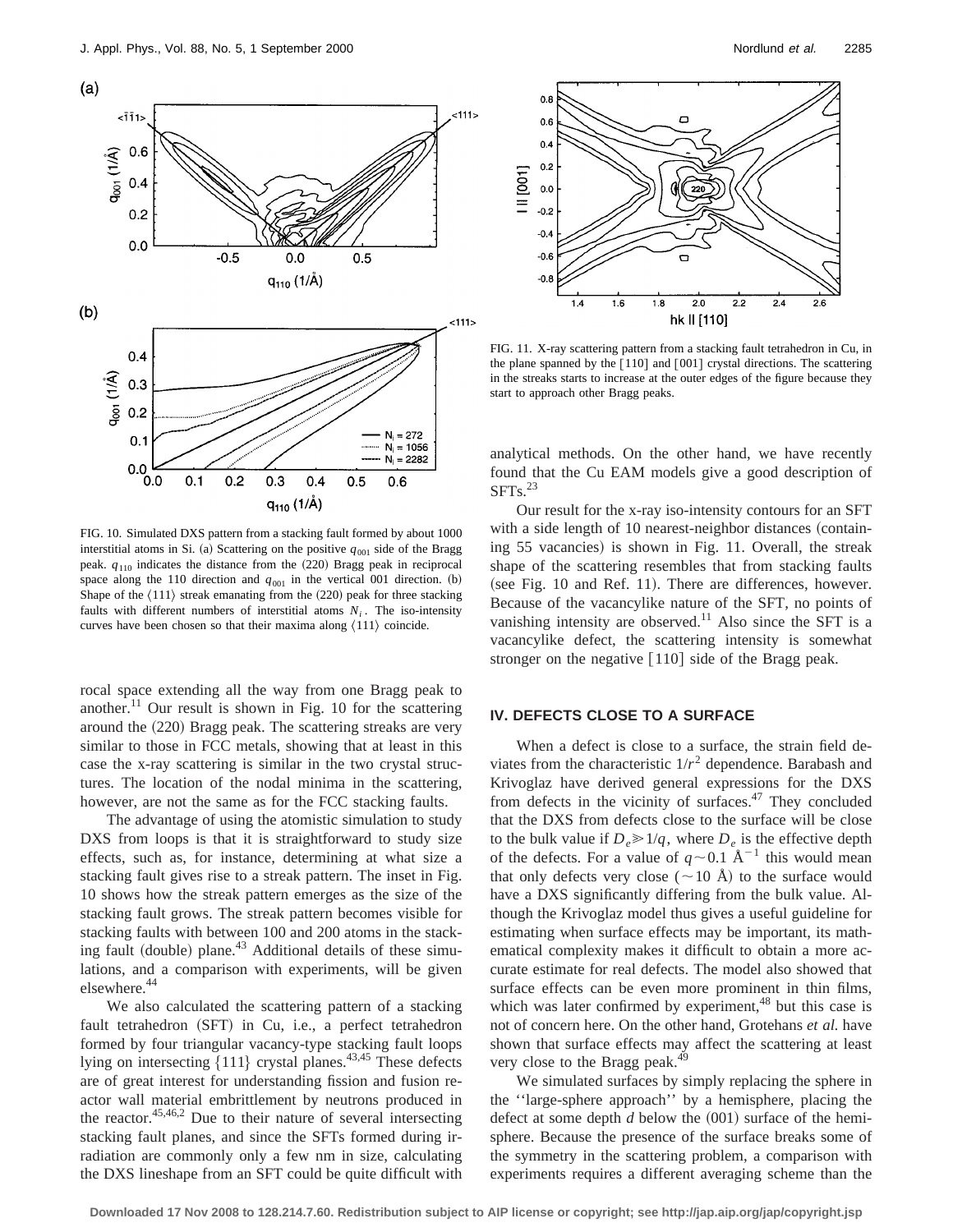

FIG. 12. Diffuse x-ray scattering for an in-plane peak for the damage produced by a 2 keV recoil in Si placed at different depths in the simulation cell. At the depth of 10 Å the surface intersects the damage region, and a small part of the damage is in fact cut off at the surface. It is noteworthy that even at 30 Å, when the damaged region is very close to the surface, the DXS is only slightly modified from the bulk value.

bulk calculations. Otherwise the surface DXS simulation method is identical to the approach presented in Sec. II A.

We first calculated the DXS for scattering directions parallel to the surface ("in-plane" peaks). We simulated small vacancy clusters and cascade damage (with  $2-20$  defects), and compared the results to the bulk scattering for the same defects. For clusters containing 2–20 vacancies 50 Å below the surface, the DXS showed no effects of the surface within the numerical accuracy of the calculation. Figure 12 shows the scattering as a function of depth for the total damage produced in a 2 keV cascade (created in a typical collision cascade simulation<sup>50</sup>). The cascade contains 16 Frenkel pairs, some of them in clusters. This damage had a total relaxation volume of  $-1.4\Omega$ . Due to the complex nature of the damage, the scattering line shape is quite complex, mak-



FIG. 13. Diffuse x-ray scattering for an out-of-plane [004] peak and a closeto-normal  $[115]$  scanning direction for the damage produced by a 2 keV recoil in Si placed at different depths in the simulation cell. Note that all the surface calculations have a broadened Bragg peak due to the scattering contribution from the crystal truncation rod. The diffuse scattering outside the truncation rod region is again similar to the bulk value except when the damage depth  $\leq 30$  Å.

ing this event a sensitive test for possible surface effects. This damage can be considered a rough representation of typical ion beam damage for nonoverlapping cascades, although in a real experiment the DXS result would of course be averaged over a large number of damage regions.

It is well-known that a diffraction vector perpendicular to a surface will exhibit a large diffraction streak, called a crystal truncation  $rod^{51}$  due to the truncation of the crystal at the surface. Hence it is not useful to attempt to study the DXS in scattering directions exactly normal to the surface, as any diffuse contribution would be overshadowed by the truncation rod. It is, however, possible to study the DXS in a direction slightly tilted off the normal direction. In such a direction the Bragg peak will be somewhat broadened due to the truncation rod, but outside the broadened region the diffuse scattering will not be affected by the truncation effect. The results for one such simulation are illustrated for the 2 keV damage in Fig. 13.

For all depths greater than 30 Å the surface effects are negligible, both for the in-plane and out-of-plane peaks. In the out-of-plane peaks some effects of the surface start to be visible for a depth of 30 Å, but the overall shape of the DXS is still similar to the bulk result. We also did simulations of iso-intensity curves in the planes spanned by  $\lceil 110 \rceil$  and  $[001]$  and  $[100]$  and  $[001]$  crystal directions for the 2 keV damage at different depths but even in these much larger regions of reciprocal space the results were almost identical for depths greater than 30 Å.

At the depth of 10 Å the surface strongly affects the shape of the scattering. The extension of the central damage region in the cascade defect distribution is roughly 30 Å in each dimension, however, so at this depth the damage in the cell already intersects the surface. For most practical ways of introducing defects into materials (such as ion implantation, impurity diffusion and growth) the damaged region is usually at least some hundreds of Angstroms thick. Consequently the small surface effect found for the defects closest to the surface will rarely be of significance. Moreover, even in grazing incidence x-ray experiments, where the angle of incidence is less than the critical angle for total external reflection, the evanescent waves penetrate a few hundred Angstroms.

From the present simulations we cannot rule out that there is a larger surface contribution closer to the Bragg peak than what we can simulate now (such as the regime  $qa/2\pi$  $\leq 0.03$  considered by Grotehans *et al.*<sup>49</sup>). However, the range we have been able to simulate so far  $\left(\frac{qa}{2\pi}\right)\geq0.05$  is usually also the one studied in experiments.

#### **V. DISCUSSION**

One of the major differences of our results for defects in semiconductors compared to most experiments and models in metals is that the *q* dependence is weaker than  $q^{-2}$  close to the Bragg peak. In the  $Sq^2$  plots this is clearly visible as a *decrease* of  $Sq^2$  close to the Bragg peak. As pointed out by Ehrhart, the deviation from a  $q^{-2}$  dependence arises from the correlation in the distances between the vacancy and interstitial in a close Frenkel pair. In most metals, however, the

**Downloaded 17 Nov 2008 to 128.214.7.60. Redistribution subject to AIP license or copyright; see http://jap.aip.org/jap/copyright.jsp**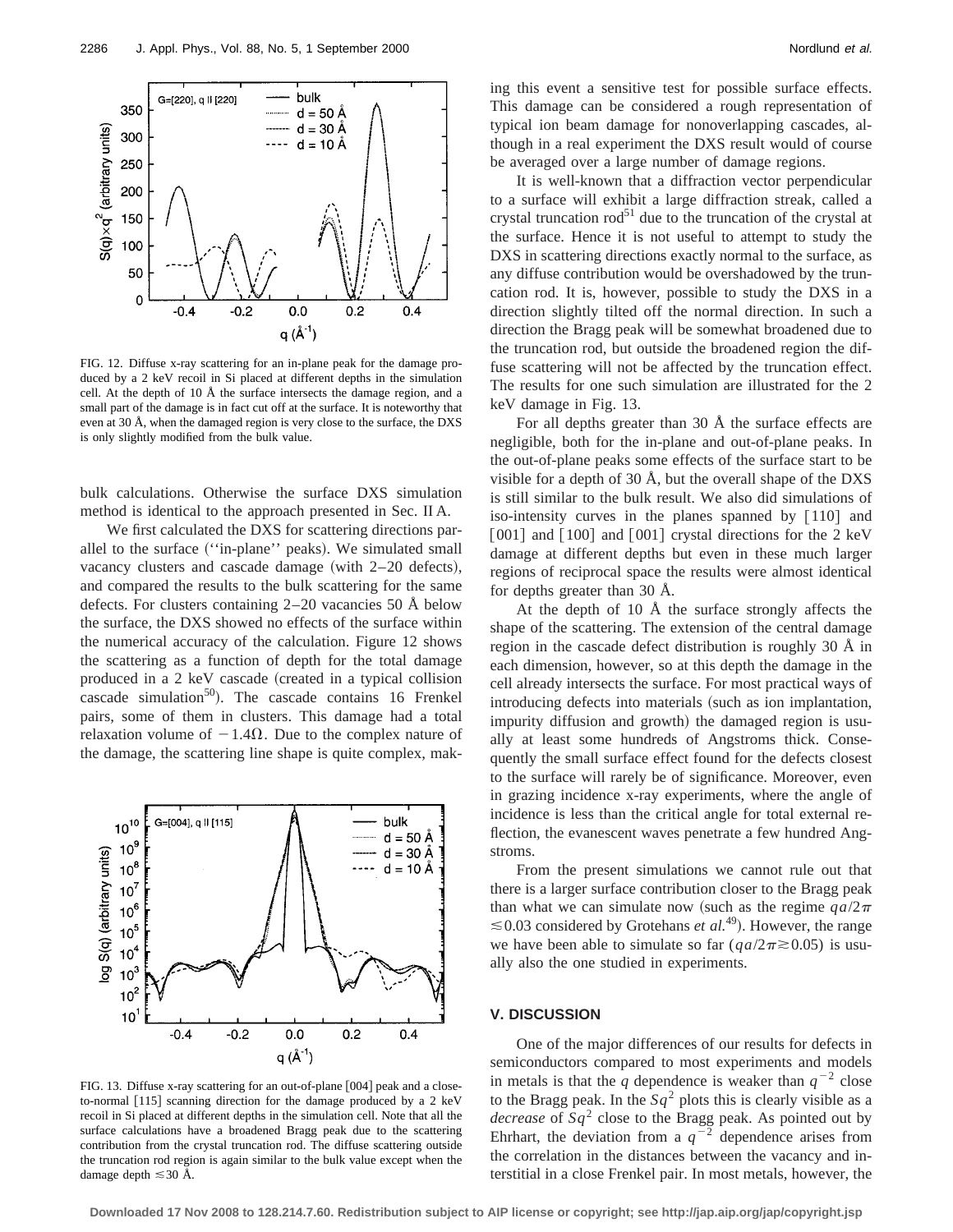

FIG. 14. Symmetric part of the diffuse x-ray scattering in neutron-irradiated Si. Data are taken from Fig. 4 in Ref. 42, and replotted as an  $Sq^2$  plot.

relaxation volume of the interstitial is nearly ten times larger than that of the vacancy, and the correlation does not give rise to a cancellation in the long-range strain field of the interstitial. In semiconductors, the relaxation volumes of vacancies and interstitials are comparable, giving rise to correlation effects.

The importance of the correlation effect has not been fully realized in many x-ray studies of defects in Si. For instance, Mayer and Peisl reported a deviation from  $q^{-2}$  behavior in neutron-irradiated  $Si<sub>1</sub><sup>42</sup>$  attributing it to resolution effects in the points closest to the Bragg peak. Replotting the data as  $Sq^2$ , however, shows that the deviation from  $q^{-2}$ behavior occurs over a fairly wide  $q$  range (see Fig. 14), with the maximum occurring at  $q=0.1 \text{ Å}^{-1}$ . Comparison with Figs. 9, 6 and 7 shows that this damage resembles that of cascade damage containing nearby interstitial- and vacancylike point defects or defect clusters. Hence we believe it is very likely that the decrease close to the Bragg peak arises from a correlation effect.

Figure 15 shows the DXS in 20 keV Ga implanted Si for different doses below the amorphization threshold. As in the neutron damage, the maximum in the  $Sq^2$  plot occurs at *q* 



FIG. 15. Radial scan of diffuse scattering from Ga-implanted Si at 150 K for different doses (given in units of displacements per atom). From Refs. 52 and 53.

 $\sim$ 0.1 Å<sup>-1</sup>, characteristic for cascade damage. At high doses, the scattering is much stronger on the positive side, indicating that the type of damage dominating the DXS is interstitial clusters, or other defects with a large positive relaxation volumes (cf. Figs. 6 and 9). Details of these experiments will be published elsewhere.<sup>52</sup>

#### **VI. CONCLUSIONS**

We have described herein a fully atomistic method for analyzing diffuse x-ray scattering. The method is based on using modern interatomic force models and efficient atomistic simulation algorithms to obtain the strain field surrounding the defect. From the positions of the displaced atoms the x-ray scattering is then obtained by direct summation. Compared to analytical and numerical tools for analyzing DXS measurements, our method has the advantage that the same formalism can be used for a wide range of defects. We first compared the results of our method to those of analytical calculations for well-understood test cases to demonstrate that the method works reliably. We then used the method to evaluate x-ray lineshapes for technologically interesting defects which are difficult to treat by traditional means, such as stacking fault tetrahedra in metals and small defect clusters and stacking faults in Si. We also showed the effect of a nearby surface on the DXS from defects in a semi-infinite crystal is negligible except when the damaged region starts to intersect with the surface, or possibly very close to the Bragg peak. Finally, by comparison with experiments we have demonstrated how the calculations can be helpful for understanding defect properties in semiconductors.

## **ACKNOWLEDGMENTS**

We acknowledge Dr. T. H. Metzger and Dr. U. Beck for useful discussions, and thank Dr. M. Tang, Dr. T. Diaz de la Rubia, J. Lento, Dr. J.-L. Mozos and Professor R. Nieminen for providing DFT atom coordinates of defects in semiconductors. The research was supported by the US Department of Energy, Basic Energy Sciences under Grant No. DEFG02- 91ER45439, and by the Academy of Finland under Project Nos. 45481 and 44215. Grants of computer time from the Center for Scientific Computing in Espoo, Finland, the National Computational Science Alliance in Champaign, IL, and the National Energy Research Computer Center at Berkeley, CA are gratefully acknowledged.

- <sup>1</sup>E. Chason, S. T. Picraux, M. Poate, J. O. Borland, M. I. Current, T. Diaz de la Rubia, D. J. Eaglesham, O. W. Holland, M. E. Law, C. W. Magee, J. W. Mayer, J. Melngailis, and A. F. Tasch, J. Appl. Phys. **81**, 6513  $(1997).$
- $2$ S. J. Zinkle, Radiat. Eff. Defects Solids  $148$ ,  $447$  (1999).
- <sup>3</sup>P. Ehrhart, J. Nucl. Mater. **216**, 170 (1994).
- <sup>4</sup> K. Huang, Proc. R. Soc. London, Ser. A 190, 102 (1947).
- <sup>5</sup>P. H. Dederichs, J. Phys. F: Met. Phys. 3, 471 (1973).
- 6M. Yoon, B. C. Larson, J. Z. Tischler, T. E. Haynes, J.-S. Chung, G. E.
- Ice, and P. Zschack, Appl. Phys. Lett. **75**, 2791 (1999).
- ${}^{7}$ H. Trinkaus, Z. Naturforsch. A  $28$ , 980 (1973).
- 8L. Pelaz, M. Jaraiz, H. H. Gilmer, H.-J. Gossman, C. S. Rafferty, D. J. Eaglesham, and J. M. Poate, Appl. Phys. Lett. **70**, 2285 (1997).
- 9D. F. Downey, C. M. Osburn, and S. D. Marcus, Solid State Technol. **40**, 71 (1997).

**Downloaded 17 Nov 2008 to 128.214.7.60. Redistribution subject to AIP license or copyright; see http://jap.aip.org/jap/copyright.jsp**